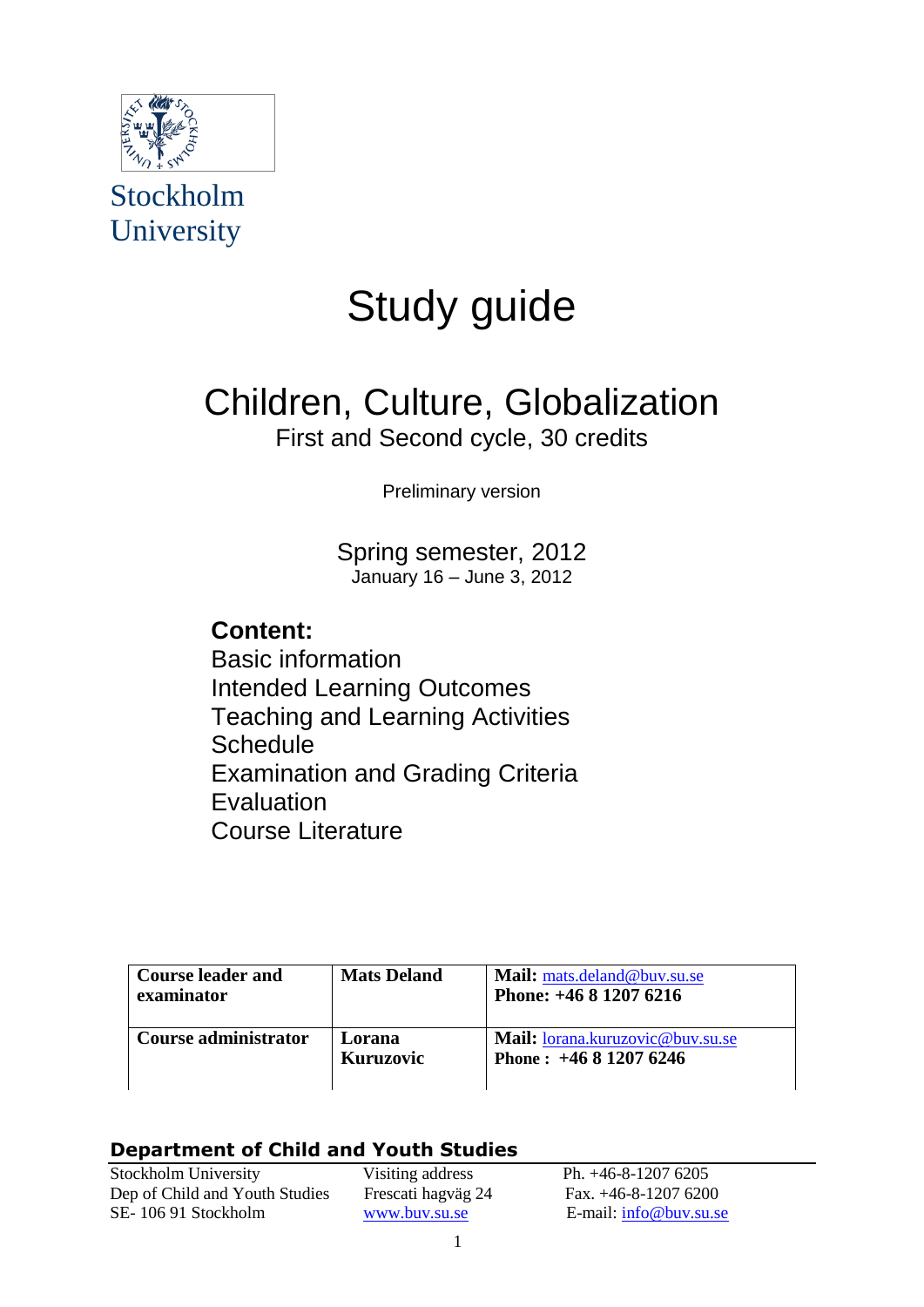## Basic information

Welcome to the course **Children, Culture, Globalization** given by the Department of Child and Youth Studies at Stockholm University.

**Address: Campus Frescati hage,** Frescati Hagväg 24. Please look at the map in following link: (The Department of Child and Youth Studies is marked with "BUV") [http://www.buv.su.se/content/1/c6/02/65/34/BUV\\_Campuskarta\\_web.gif](http://www.buv.su.se/content/1/c6/02/65/34/BUV_Campuskarta_web.gif)

The international office at Stockholm University arranges a special orientation programme the week before, starting with a special **Orientation day on Monday January 16, 4-8 pm.**. The Orientation Programme for international students is designed to provide you with practical advice on a wide range of subjects, such as student e-mail account, opening a bank account, student health care, Swedish language courses, the Student union activities. It also aims to provide you with the opportunity to meet new people and settle into your life here. For more details about the orientation week, please see [http://www.su.se/english/study/exchange-students/exchange-news/preliminary-orientation-week](http://www.su.se/english/study/exchange-students/exchange-news/preliminary-orientation-week-programme-spring-semester-2012-1.10169)[programme-spring-semester-2012-1.10169](http://www.su.se/english/study/exchange-students/exchange-news/preliminary-orientation-week-programme-spring-semester-2012-1.10169)

The course starts on **Monday, January 16, at 1-3 pm in room 130** at the Department of Child and Youth Studies. Registration for the course is also open at the Department of Child and Youth Studies at the same time. **Address:** Frescati Hagväg 16b.

The students you will meet in the course come from our partner universities around the world, Swedish and international students have signed up for this course individually as so-called Free Movers and a third group are Teacher students at Stockholm University.

The course you are taking is an integrated full-time course for ten weeks of study, First cycle. The course will give you 15 ECTS credits (European Credit Transfer System). The course is taught by a team of lecturers, Mats Deland, Ingrid Engdahl and David Payne. The weekly content is theme-based.

The course syllabus, other documents in the course and important information during the course are found on the course website. Please follow the link: www.buv.su.se/english

Other important information about your studies at Stockholm can be found at the following web site: <http://www.su.se/english>

## Intended Learning Outcomes

*Part 1 Children and Youth in an international perspective*, 15 cr

After finishing Part 1 of the course students are expected to have ability to

- provide a broad historical review of the development of the different concepts and interpretations of globalization,

- show awareness of concepts, terms, definitions and debates regarding childhood and youth, as well as the cultures and identity formations of children and young people and

- adapt a critical approach to the international trends on children"s care, adversities, education and socialization.

*Part 2 Essay/Project*, 15 cr

After finishing Part 2 of the course students are expected to have ability to

- carry out a minor scientific study and present an independent project in writing,

- choose relevant research methodology, theoretical perspective and apply ethical principles,
- present another student"s work and defend one"s own project,
- describe concepts, terms, definitions and debates regarding children, culture and identity.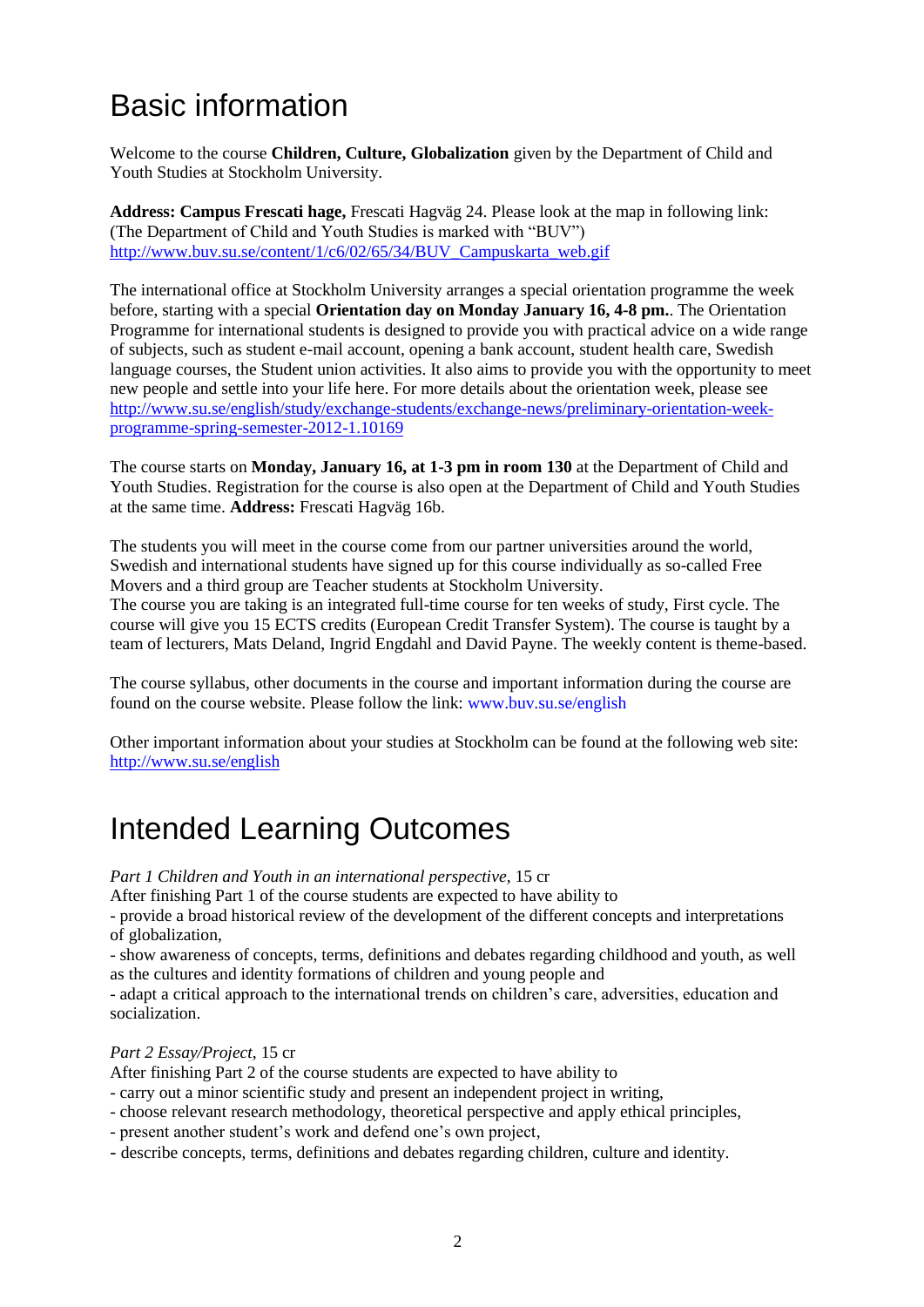## Teaching and Learning Activities

The teaching and learning in the course are theme based. There are three themes in the course and for each theme there will be lectures, seminars, individual readings, group assignments and oral and written presentations. The course literature is first assigned to different themes, but will then be used throughout the course. More articles and other texts may be added.

Most lectures and seminars are scheduled on Monday afternoons and Thursday mornings, but there are classes scheduled during other days. Please look at the Schedule for time and place. Group assignments and individual reading may be scheduled by the groups on Tuesday, Wednesday and Friday.

### **The three themes are:**

**1) Introduction to the study of childhood, culture and globalization 2) The UN Convention on the rights of the child; Threats and adversities 3) The UN Convention on the rights of the child; Children's participation in society**

Students will work actively during the course in the following ways:

### *Group activities*

- interview each other and present each other in the class,

- discuss course literature before literature seminars, taking turns and making sure that everyone has the opportunity to start a strand of discussion,

- perform short investigations in Sweden or on the Internet about questions linked to children, culture, globalisation, that have originated from the readings and the seminars.

### *Course literature*

- read specific articles and chapters, and while reading making notes of things that are 1) interesting, 2) difficult and 3) questionable, with comments on why theses parts are noted,

- meet with other students and discuss the 1-3 notes and comments,

- bring notes, comments and group discussions to literature seminars and actively engage in the discussions.

## *Lectures and seminars*

- read the appointed literature in advance,

- participate and contribute to the seminars by raising your thoughts and opinions,

- present the result from the theme-based assignments in Workshops for all students, preferably in various ways, using different methods.

## *Writing*

- hand in reviews of certain texts or articles,

- present the result from the theme-based assignments as a written group or individual report,
- write an individual paper as an individual examination of the course.

Students are expected to be present in class during lectures and seminars. Students who miss a class shall contact the lecturer in charge for a make-up assignment.

During Part 2 of the course students choose a topic within the course content of Part 1 for a study. Students may work together in pairs for a joint report.

The \* indicates that the referred literature is available through the Library at Stockholm University, on-line access and sometime also in a printed edition. Some of these references are also put directly on the course web site. Optional and additional literature may be chosen by students and teachers in collaboration.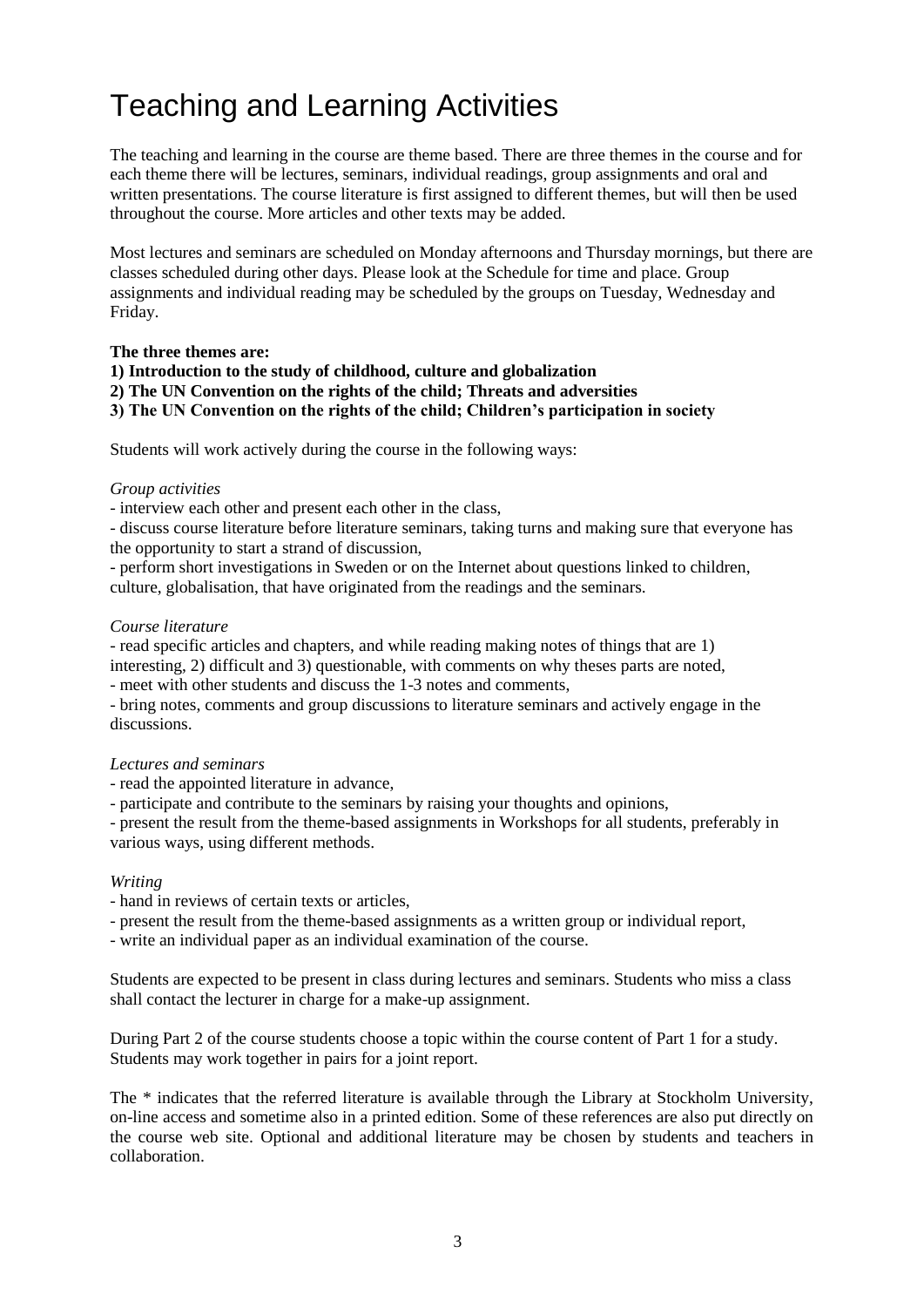## **Schedule**

## *Part 1 Children and Youth in an international perspective*, 15 cr **Monday, January 16, 1-3pm, Room 130.**

**Session 1**. Welcome Lecture: Mats Deland, course leader and Ingrid Engdahl, director of studies Literature:

1. Study guide.

2. *The Gothenburg Recommendations on Education for Sustainable Development* (2009). <http://www.chalmers.se/gmv/EN/about-gmv/publications>

## **Theme One: Introduction to the study of childhood, culture and globalization**

### **Thursday, January 19, 10-12am, Room 130.**

**Session 2.** Introduction Lecture: Key Concepts: Children, Culture and Globalisation. (David Payne) Introduction of Group assignment 1.

Literature:

1. Fass, Paula S. (2003). Children and globalization. *Journal of Social History* 36(4):963–977.\*

2. Wyness, Michael (2006). *Childhood and society. An Introduction to the Sociology of Childhood.*  New York: Palgrave MacMillan . Chapter 1-3.

3. Jenks, Chris. (2005). *Childhood: Second Edition*. Chapters 3 and 6. (**Second Cycle**)

Additional (optional) reading:

4. Buckingham, David (2003) New media? New Childhoods. In Mary Jane Kehily (ed.) *An Intoduction to Childhood Studies*. Maidenhead: McGraw-Hill. \* (provided).

5. Kjorholt, A (2007) 'Childhood as a Symbolic Space: Searching For Authentic Voices in the Era of Globalisation' *Children's Geographies*, 5(1–2), 29–42, February–May\*

## **Monday January 23, 1-3pm, Room 130.**

**Session 3.** The Human and the Child in International Law: Righting a Wrong or The Wrong Rights? (David Payne)

Literature:

1. The UN Convention on the Rights of the Child\* (see website).

2 Wyness, Michael (2006). *Childhood and Society. An Introduction to the Sociology of Childhood.*  New York: Palgrave MacMillan.

3. Sukarieh et al, (1999) "Through Children's Eyes: Children's Rights in Shatila Camp". *Journal of Palestine Studies,* 29(1), 50-57.\*

4. James, Allison and James, Adrian. (2004). *Constructing Childhood*. New York: Palgrave Macmillan. Chapter 4 ("The Universalisation of Law?") **(Second Cycle)**

Additional Reading:

5. Margolin, C.R "Salvation Versus Liberation: The Movements for Children"s Rights in a Historical Context." *Social Problems*, 25(4), 441-52.\*

## **Thursday January 26, 10-12 am, Room Math 5:12.**

**Session 4**. Literature Seminar. Based on Themes Covered in Sessions 2 and 3. (David Payne) Literature:

1. Both the "UN Convention of the Rights of the Child" and the "African Charter on the Rights and Welfare of the Child."\* (see website)

2. Wyness, Michael (2006). *Childhood and Society. An Introduction to the Sociology of Childhood.*  New York: Palgrave MacMillan . Chapters 6 and 7.

3. Woodhead, M. & Montgomery, H. Eds. (2003). *Understanding Childhood an interdisciplinary approach.* John Wiley & Sons: Chichester; The Open University; Milton Keynes. Chapter 1-2. 4. Jones, G. A. (2005). "Children and development: rights, globalization and poverty", *Progress in Development Studies* 5, 4, 336–342.\*

5. O"Neil, Onora (1988). "Children"s Rights and Children"s Lives" in *Ethics*,98, 445-63.\* **(Second Cycle)**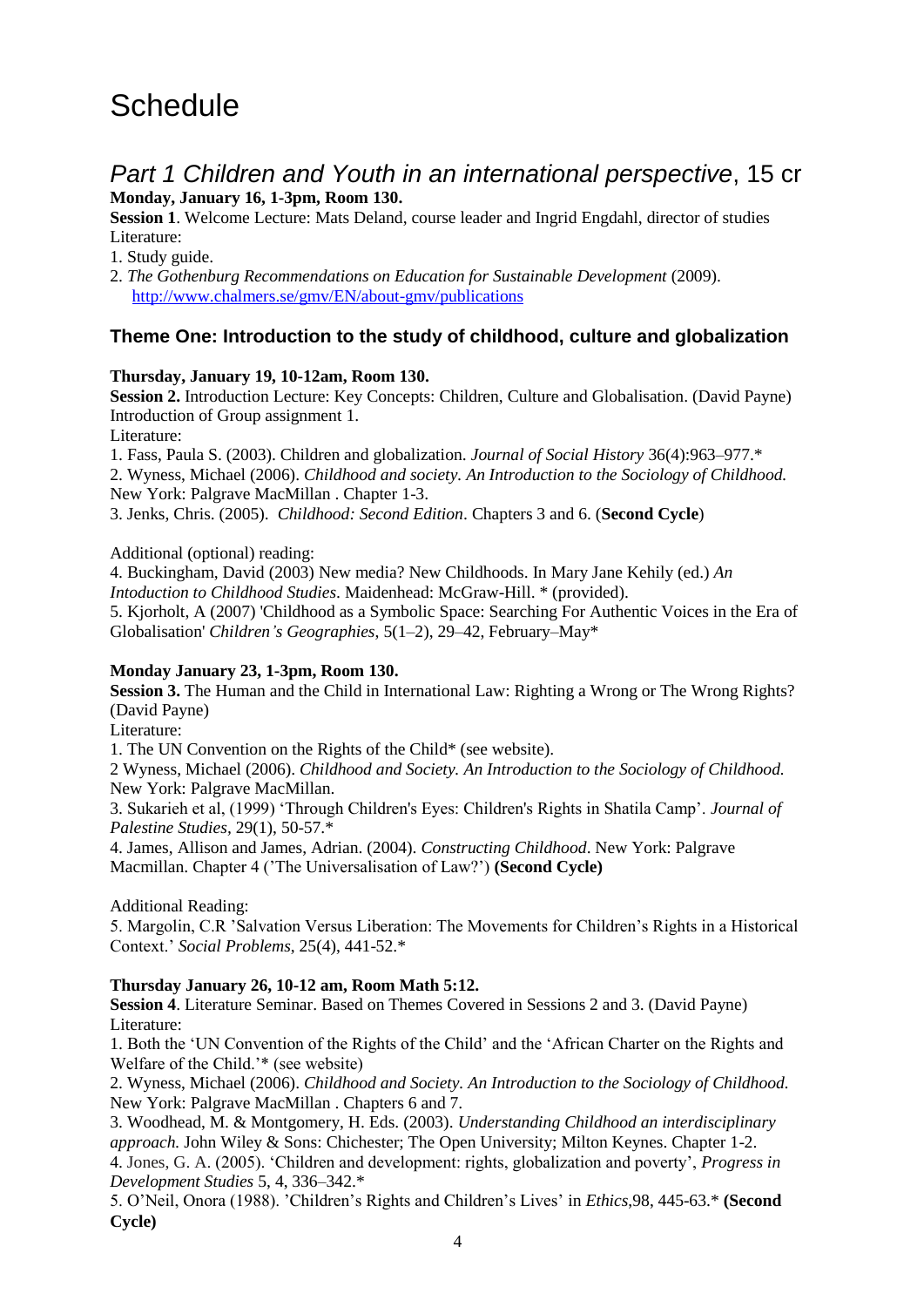#### **Monday, January 30, 1-3pm. Room 123, Frescati Hagväg 16 B..**

**Session 5.** First Group Task Presentation. (David Payne, Mats Deland, Ingrid Engdahl)

## **Theme Two: The UN Convention on the rights of the child; Threats and adversities**

#### **Thursday, February 2, 10-12am, Room 123 Frescati Hagväg 16 B.**

**Session 6.** Lecture on Threats and Adversities (I) The Child: In Harm's Way? (David Payne) Introduction of Group assignment 2.

Literature:

1.Wyness, Michael (2006). *Childhood and Society. An Introduction to the Sociology of Childhood.*  New York: Palgrave MacMillan .

2. Woodhead, M. & Montgomery, H. Eds. (2003). *Understanding Childhood an interdisciplinary approach.* John Wiley & Sons: Chichester; The Open University; Milton Keynes.

### **Monday, February 6, 10-12 am Room 123, Frescati Hagväg 16 B; 1-3 pm, Room 130, Frescati Hagväg 16B**

**Session 7.** Literature Seminar on Threats and Adversities (I) (David Payne) Literature:

1. Zivkovic et al, (2010) "In the name of the child : The gendered politics of childhood obesity" *Journal of Sociology* 46.\*

2.Wessells (1998) "Children, Armed Conflict, and Peace", *Journal of Peace Research,* 35.\*

#### **Thursday, February 9, 10-12 am, Room 225, Frescati Hagväg 16B.**

**Session 8**. Lecture on Threats and Adversities (II): the Politics of Protection. (David Payne) Literature:

1.Ottosen M H, "In the Name of The Father, The Child and The Holy Genes Constructions of "The Child's Best Interest" in Legal Disputes Over Contact" *Acta Sociologica*, March 2006; 49(1), 29-46.\*

#### **Monday, February 13, 1-3pm, Room 123, Frescati Hagväg 16B.**

**Session 9.** Second Group Task Presentation. (David Payne, Mats Deland, Ingrid Engdahl)

#### **Thursday, February 16, 1-3pm, Room 202, Frescati Hagväg 24.**

**Session 10**. Introduction to Second Part of Course: Thesis Projects (Mats Deland, Ingrid Engdahl) Please note, a first short synopsis, see Attachment 1, is to be handed in to Mats Deland **before February 24.** Only for students who take the full semester.

Literature:

Engdahl, I. & Sandqvist, K. (2009) Writing a Thesis: A Guide for Scientific Reports. Stockholm: Stockholm University.\*

## **Theme Three: The UN Convention on the rights of the child; Children's participation in society**

#### **Monday, February 20, 1-3pm, Room 225, Frescati Hagväg 16B.**

**Session 11.** Lecture on Child Participation, Politics and Citizenship Issues. (David Payne) Literature.

1. Wyness, M (2006). *Childhood and society. An Introduction to the Sociology of Childhood.* New York: Palgrave MacMillan. Chapter 10.

2. Englundh, E. (2008). *Folkrätt för barn som pedagogiskt åtagande: Statligt ansvar - regionalt lärande?*[International Law on Children as an Educational Commitment: National obligation regional learning?]. Department of Education, Stockholm University. (diss nr 143). ISSN 1104-1625. (Summary in English)\*

3. H. Thorgeirsdothir (2006) 'A Commentary on Article 13: The Right to Freedom of Expression, from the UNCRC', Boston. Marinus Nijhoff Press. E-book. **(Second Cycle)**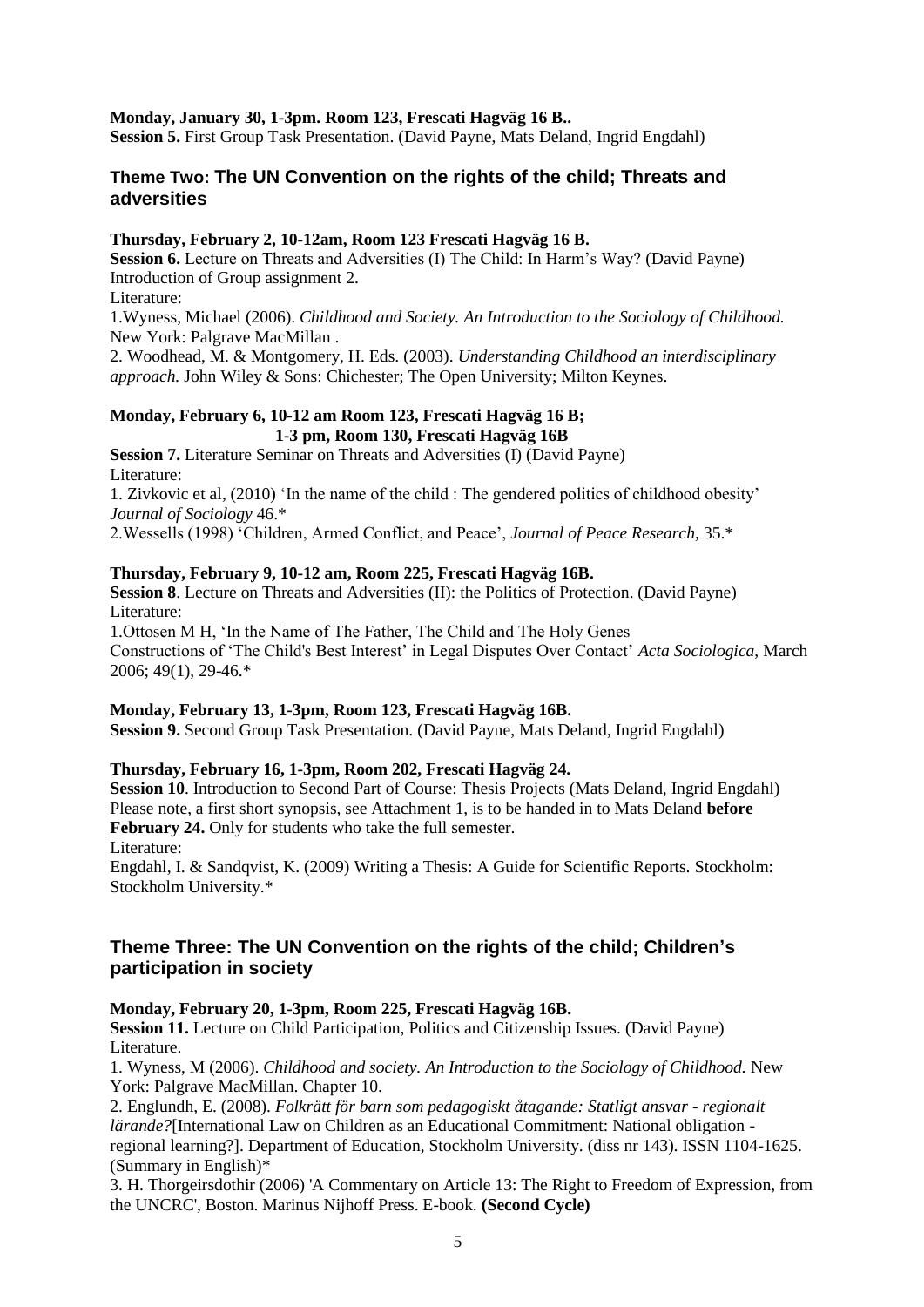Optional:

4. Brundtland, G. H. (1987). *Our Common Future: The World Commission on Environment and development.*Oxford: Oxford University press. [URL] <http://www.un-documents.net/wced-ocf.htm>

## **Thursday, February 23, 10-12am, Room 202, Frescati Hagväg 24.**

**Session 12.** Literature Seminar. (David Payne)

Literature

1. M. Wyness 'Adult's Involvement in Children's Participation: Juggling Children's Place and Spaces'. Or "Children, childhood and political participation: Case studies of young people"s councils" in *The International Journal of Children's Rights* **9:** 193–212, 2001.

2. Manfred Liebel and Iven Saadi, "Children"s Participation in the traps of Cultural Diversity\*. (Handout)'

3. Michael Gallagher, *(2008)* "Foucault, Power and Participation" *International Journal of Children's Rights* 16, 395–406*.\** **(Second cycle)**

4*.*Evans and Spicer, (2008) "Is Participation Prevention? A blurring of discourses in children's preventative initiatives in the UK", *Childhood***,** 15(1), 50-73 **(Second cycle)**

**Monday, February 27, 1-3pm, Room 121B, Frescati Hagväg 24 (entrance from the right corner). Session 13.** The Extremes of Politics: Radicalism, Apathy, Moral Panics in the Young. (David Payne) Literature

1. Efi Avdela, (2008).`Corrupting and Uncontrollable Activities': Moral Panic about Youth in Post-Civil-War Greece*.' Journal of Contemporary History,* 43(1), 25-44.\*

2. Arendt, Hannah, (1996). "The Case of Little Rock" in the *Portable Hannah Arendt*, \***(Second cycle)**

### **Friday March 2, 10-12am, Room 121B, Frescati Hagväg 24 (entrance from the right corner).**

**Session 14.** Education, Globalisation and Citizenship (Ingrid Engdahl)

Introduction of Individual assignment.

Literature:

1. Bunar, N. (2010). Choosing for quality or inequality: current perspectives on the implementation of school choice policy in Sweden. Journal of Education Policy, 25(1), 1-18.\*

2. National Agency for Education (2011) *Curriculum for the compulsory school, preschool class and the leisure-time centre 2011*. Accessed at [http://www.skolverket.se/2.3894/in\\_english/publications](http://www.skolverket.se/2.3894/in_english/publications)

3. Optional Curriculum from another country

4. Woodhead, M. & Montgomery, H. Eds. (2003). Understanding Childhood an inter-disciplinary

approach. John Wiley & Sons: Chichester; The Open University; Milton Keynes. Chapters 4 and 6. 5. UNESCO. EFA Global Monitoring Report. (Optional annual report)

[URL] <http://www.unesco.org/en/education/efareport/reports/>

6. UNICEF. The State of the World"s Children. (Optional annual report ) [URL[\] http://www.unicef.org/publications/index.html](http://www.unicef.org/publications/index.html)

#### **Monday March 5, 10-12, Room 107, Frescati Hagväg 24.**

**Session 15.** Literature Seminar. (Mats Deland)

Literature:

1.Bunar, N. (2010). Choosing for quality or inequality: current perspectives on the implementation of school choice policy in Sweden. *Journal of Education Policy,* 25(1), 1-18.*\**

2. Woodhead, M. & Montgomery, H. Eds. (2003). *Understanding Childhood an inter-disciplinary approach.* John Wiley & Sons: Chichester; The Open University; Milton Keynes. Chapter 4 and 6. 3. Wyness, M (2006). *Childhood and society. An Introduction to the Sociology of Childhood.* New York: Palgrave MacMillan Chapter 7.

#### **Friday March 9, 10-12am, Room 121B, Frescati Hagväg 24 (entrance from the right corner). Session 16.** Presentation of the individual assignments. (Mats Deland, Ingrid Engdahl) Exam assignment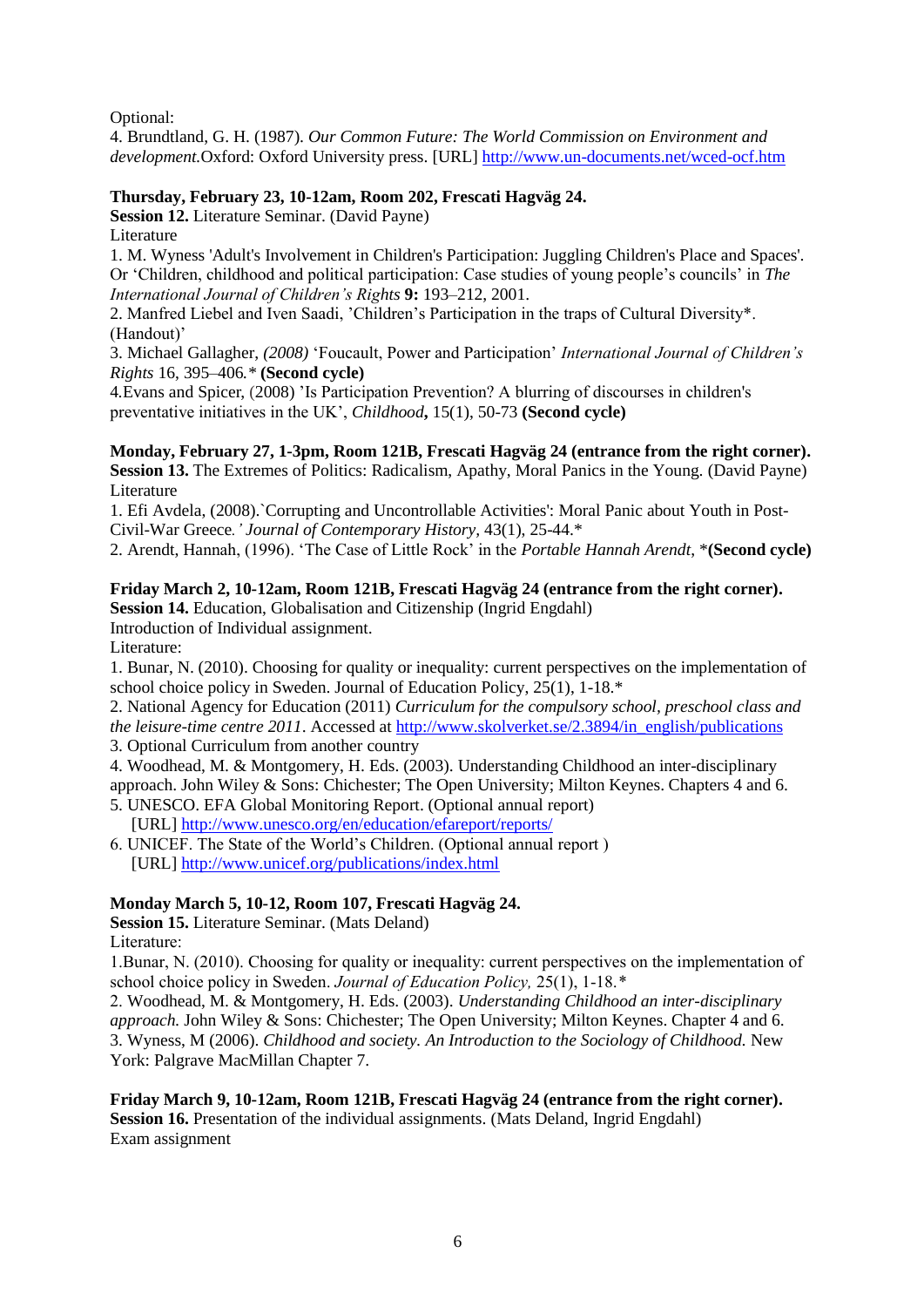## **March 12-16 Writing the Final course paper**

Part 1 of the course will be examined by an individual paper. Students may discuss their drafts for exam paper with each other during the week, thus supporting the learning process and the writing. However, the course paper is an individual assignment. Please note, the department follows the the APA reference system (see link on the course web page).

## **Final assessment paper Part 1.**

Your learning will be assessed through an individual final course paper, based on the theme-based assignments together with an additional theoretical discussion. The final course paper consists of a paper including an overall discussion of the course content in relation to a) course literature and b) your previously written group/individual projects.

In the paper you are thus asked to write about the work you have done and the texts you have written during the course. Include parts of your projects in the paper. You have the possibility to add new aspects, sharpen your analysis et cetera in a commentary of your works. You shall include key concepts and theories, based on relevant course literature and lectures. Both the literature that you had for the lectures as well as for the seminars shall be used.

In assessing the final course paper, great importance will be given to correct reference use, and that citations are short and followed by page reference. Plagiarism is not accepted in any form. The department recommends using the APA reference system, and a manual is found on the course web site.

#### **Detailed instructions:**

The paper should be max 10 A4 pages long, including a front page and a complete reference list. Suggested outline of your paper:

- 1) Front page with Names of Department, course, student and date
- 2) Short introduction with key questions and key concepts presented
- 3) Presentation of two projects (now improved)
- 4) A conclusion where you sum up your major points
- 5) References

Use type face Times New Roman, size 12, 1.5 spacing. Handwritten papers are not accepted. The paper should be printed out and handed in to David Payne"s post box at BUV"s office (first floor, just beside the entrance, to the right).

### **Deadline for the course paper is Friday, March 16, at 3 pm.**

Please, read also the information about Examination on page 9.

## *Part 2 Essay/Project*, 15 cr

In Part 2 of the course, students will work in groups, pairs or individually (Second Cycle) and advisors will be appointed by the course leader. More information on the projects will be handed out on February 16. Literature will be chosen by students and advisors together, depending on the topic.

## **Week 12 - 13:**

## **Introduction, Methodological issues**

## **Monday, March 19, 1-3pm, Room: 204; Frescati Hagväg 24.**

Introduction to writing a review and summarising previous research (Mats Deland)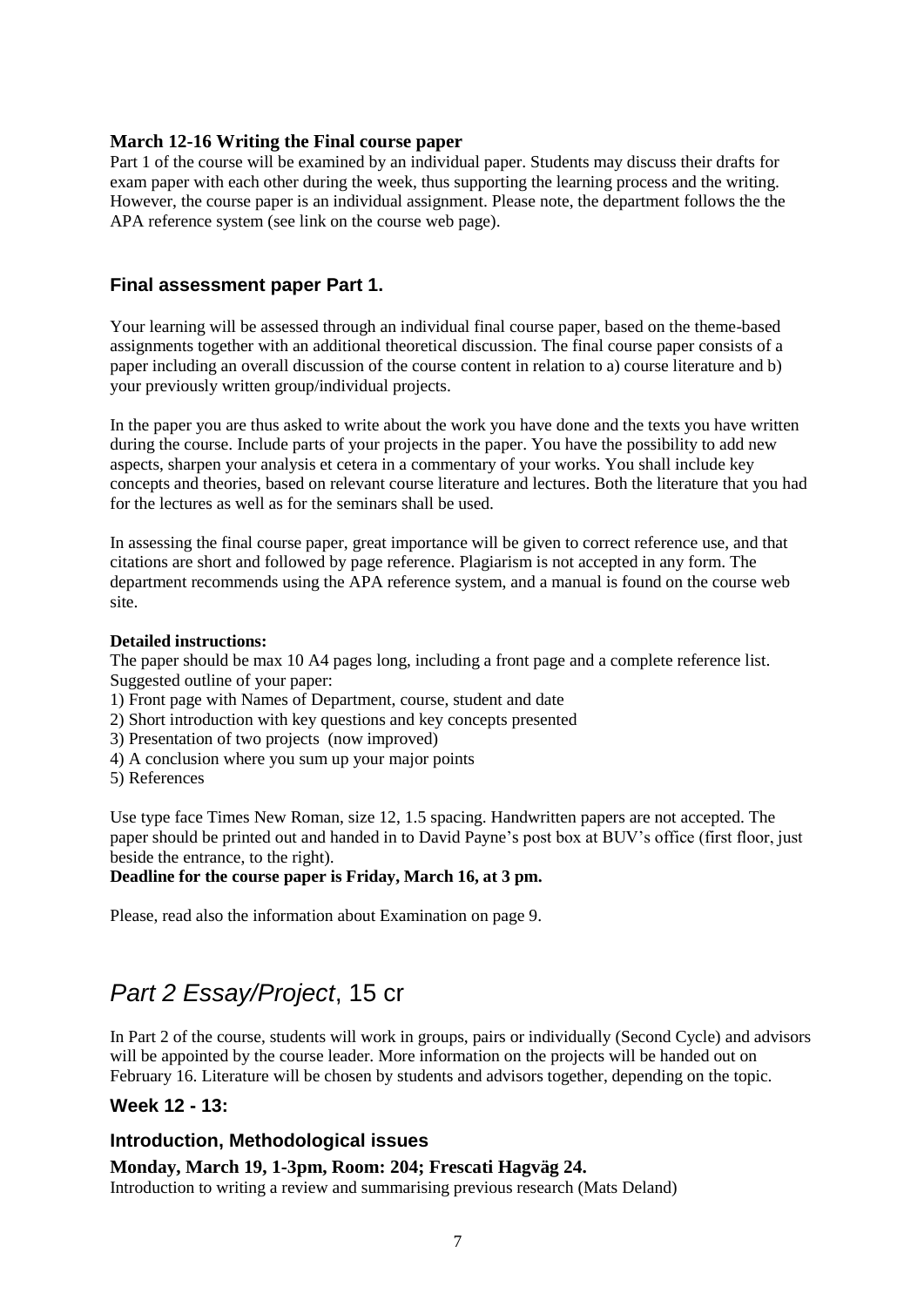Literature: Bryman, Alan (2004) *Social research methods* (2<sup>nd</sup> ed.). Oxford: Oxford University Press. Chapters 1-5 and 27 Engdahl, I. & Sandqvist, K. (2009) *Writing a Thesis: A Guide for Scientific Reports.* Stockholm: Stockholm University.

## **Thursday, March 22, 10-12 am, Room: 225, Frescati Hagväg 16B.**

Lecture on qualitative and quantitative research methodology (Mats Deland)

#### **Monday, March 26, 1-3 pm, Room 121B, Frescati Hagväg 24 (entrance from the right corner).** Seminar: Aim for the study and discussion about methodology (Mats Deland) Students bring their edited out-line for their studies.

## **Weeks 14-20:**

## **Fieldwork and writing**

Students work on their projects, under supervision of their advisors. Students must discuss their research methods with their advisors before starting the data collection.

## **Week 21:**

### **Monday, May 21, 1-3 pm, Room: 130**

Seminar, appointing opponents. The procedure of the Seminars (Mats Deland) Deadline for handing in essay/ project to course leader (on paper) and sending it to the examiner and opponents at 10pm.

### **Thursday, May 24, 10-12 am, Room: 130**

Optional seminar (Mats Deland) Serving as an opponent.

## **Week 22:**

Presentation of the Projects. A schedule for the seminars will be available on May 22.

## **Monday, May 28, 10-12 am + 1-3 pm, Room: 130**

Seminar, presentation, opposition and discussion of the projects.

## **Tuesday, May 29, 1-3 pm, Room: 130.**

Seminar, presentation, opposition and discussion of the projects. Course evaluation.

#### **Handing in the final report for assessment**

After the seminar, students have two weeks to make the changes suggested by the examiner and others. Two printed but not stapled copies shall be handed in to Mats Deland, the course leader. Please, send also your paper as an e-mail attachment to Mats Deland.

## Examination

## Formative assessment

The lecturers will give feed back on the oral and written group work during Part 1 of the course. *Oral presentation*

- Being able to present the project in a clear way / where all participants contribute,
- Being able to answer questions convincingly / satisfactory,
- Participating in discussions about advantages/disadvantages of the project.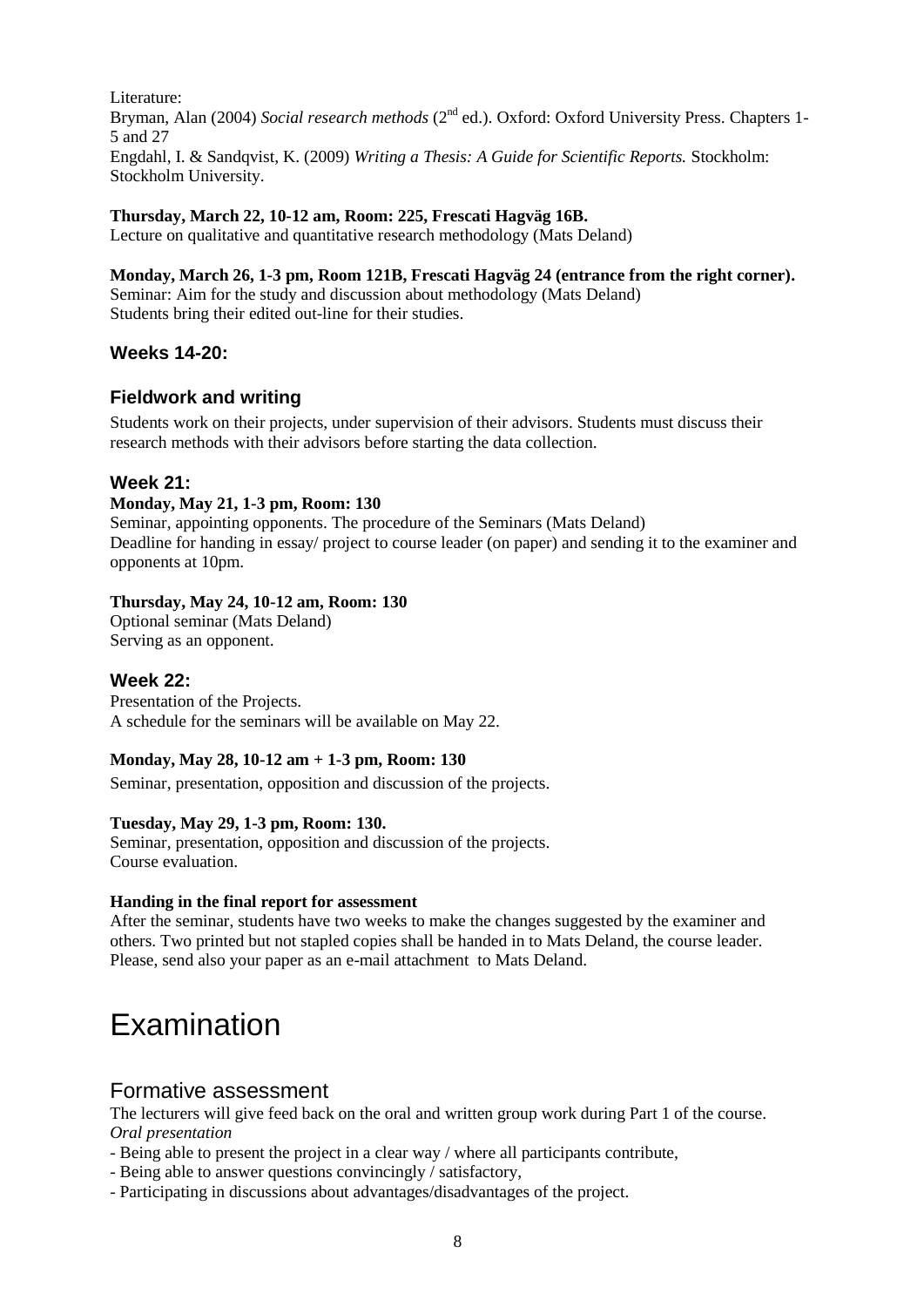#### *Written individual assignment*

The text will be assessed on the following aspects:

- Presentation of the topic and coherence between the different parts,
- Connection to previous research and to course literature,
- Methodology, analysis and ethics,
- Discussion,
- Language, references.

## Grading criteria for the Summative assessment

To receive a grade for Part 1 of the course, the student has to participate on seminars and workshops, as well as having fulfilled the four course projects. Students, who miss a class, contact the responsible lecturer for make-up assignments. Stockholm University uses a 7 graded assessment scale for the final grade.

In order to pass the course, it is necessary to pass Part 1 (15 ECTS) as well as Part 2 (15 ECTS). Part 2 is decisive for the final grade. A higher grade on the first part than on the second part may level up the final degree. Likewise, a lower grade on part one than on part two may lower the final degree.

**The grade for Part 1** is based on the individual written assignment. The other tasks are seen as learning activities that prepare for the individual written assignment.

## **Assessment criteria Part 1, First cycle:**

### **Children and youth in an international perspective, First cycle (15 ECTS)**

**A** The area of knowledge is systematically described and valued and problems are exposed. The essay is well written in a clear and satisfying way, and has complete and correct references.

**B** The area of knowledge is systematically described and valued with relevant course concepts. The essay is written in a clear and satisfying way, and has complete and correct references.

**C** The area of knowledge is described and valued with relevant course concepts. The essay is satisfactorily extensive and is coherent with correct references.

**D** The area of knowledge is described and discussed with help of course concepts. The essay is satisfactorily extensive and coherent, with correct references.

**E** The area of knowledge is described and discussed extensively. The essay is coherent with mostly correct references.

**Fx** The essay has one or several shortcomings, but the shortcomings are regarded possible to be attended to within reasonable time (two weeks). Shortcomings include: the area of knowledge is not described and discussed extensively, the essay is not coherent, and/or the essay does not have a satisfactory reference system.

**F** As Fx, but the shortcomings are regarded too extensive to be attended to. The student must hand in a new text.

## **Assessment criteria Part 1, Second cycle:**

### **Children and youth in an international perspective, Second cycle (15 ECTS).**

**A** The area of knowledge is systematically described and valued and problems are exposed. The student shows major theoretical comprehension and ability to compare and critically reflect over different theoretical perspectives, together with the ability to apply theory in sophisticated analyses of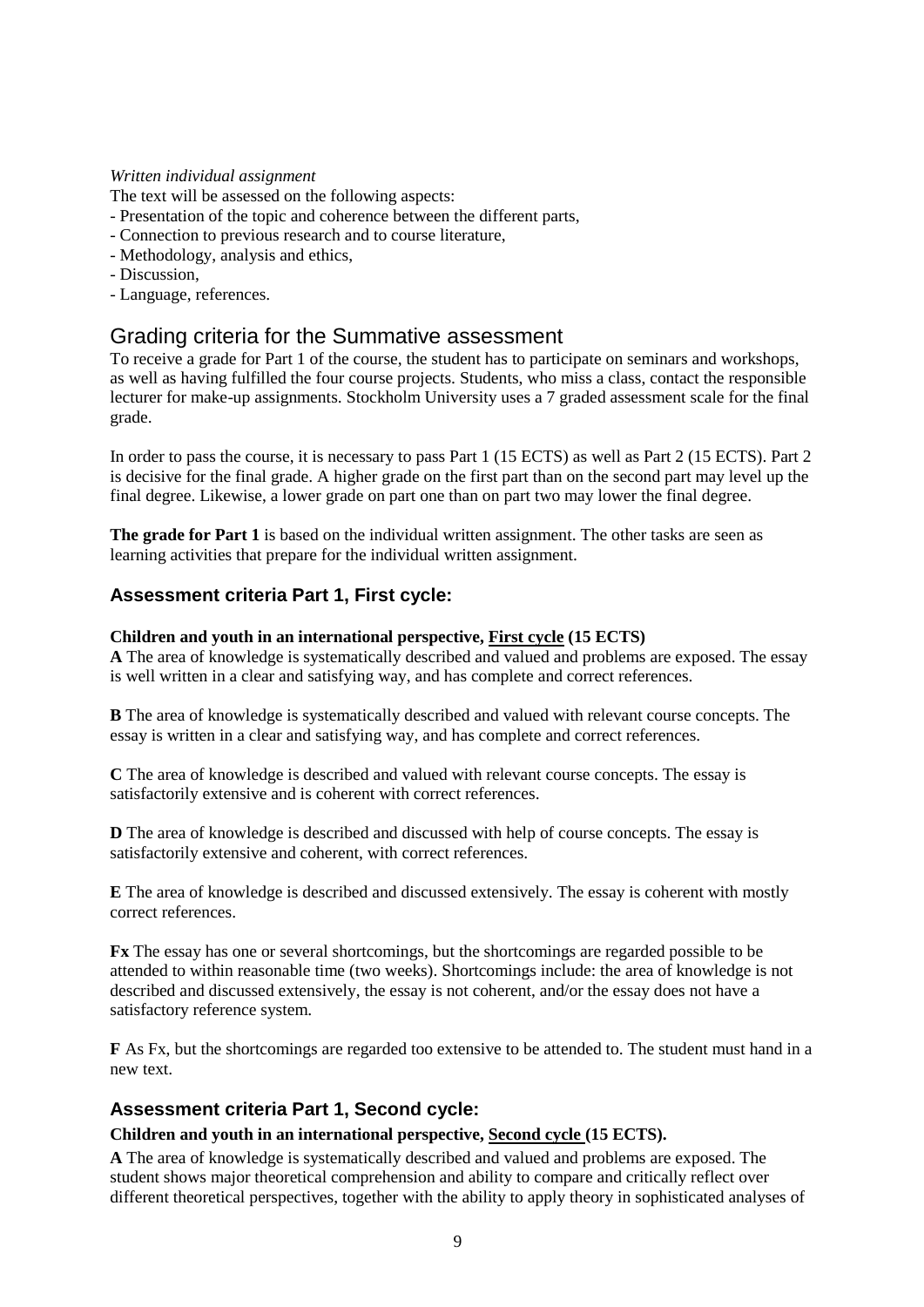relevant phenomena. The course paper is very well written in a clear and satisfying way and has complete and correct references.

**B** The area of knowledge is systematically described and valued with relevant course concepts. The student shows theoretical comprehension and ability to critically reflect over different theoretical perspectives, together with the ability to apply theory in analyses of relevant phenomena. The essay is written in a clear and satisfying way, and has complete and correct references.

**C** The area of knowledge is described and valued with relevant course concepts. The student can explain different theoretical perspectives, and apply them in relevant analyses. The essay is satisfactorily extensive and is coherent with correct references.

**D** The area of knowledge is described and discussed with help of relevant course concepts. The student can explain some theoretical perspectives in relation to the area of knowledge. The essay is satisfactorily extensive and coherent, with correct references.

**E** The area of knowledge is described, discussed extensively and related to some different theoretical perspectives. The essay is coherent with mostly correct references.

**Fx** The essay has one or several shortcomings, but the shortcomings are regarded possible to be attended to within reasonable time (two weeks). Shortcomings include: the area of knowledge is not described and discussed extensively, the essay is not coherent and/or the essay does not have a satisfactory reference system.

**F** As Fx, but the shortcomings are regarded too extensive to be attended to. The student must hand in a new text.

**The grade for Part 2** is based on the written project report, the oral defense of the project, as well as serving as an opponent on another project. In order to pass Part 2, the student has to pass both the project and the opposition (at least grade E). The grade of the project is decisive for the grade. A higher degree on the opposition than on the project does not lead to a higher degree on Part 2. A lower degree on oral presentation, defense and opposition may lower the final degree on Part 2.

## **Assessment criteria Part 2:**

## **Essay/Project, First cycle (15 ECTS)**

| Grade | Project                                                       | Oral defense   | Opposition      |
|-------|---------------------------------------------------------------|----------------|-----------------|
| A     | Distinguished and outstanding presentation. The               | Being able to  | Excellent       |
|       | student shows an extraordinary capacity regarding the         | answer         | presentation of |
|       | <b>following issues:</b> $(1)$ A relevant presentation of the | questions      | the project,    |
|       | problem and a clear coherence between the different parts     | convincingly   | where both the  |
|       | of the project, (2) well-founded connection to a relevant     | and            | disadvantages   |
|       | selection of previous research, consisting mainly of          | participate in | and advantages  |
|       | primary resources, (3) good theoretical connection, (4)       | discussions    | of the project  |
|       | relevant and well justified methodology, where research       | about the      | are discussed   |
|       | ethics are considered, (5) well-formulated description of     | advantages     | and problems    |
|       | the accomplishment of the research and the use of data,       | and possible   | are exposed.    |
|       | where these are analyzed, interpreted and assessed in         | disadvantage   | Central         |
|       | relation to previous research and theoretical perspectives,   | s of the own   | problems are    |
|       | as well as a discussion of the own research process, (6)      | study.         | discussed and   |
|       | written and communicative clarity, reference system           |                | constructive    |
|       | without remarks.                                              |                | suggestions are |
| B     | Very good presentation. The student shows a good              |                | given. A        |
|       | capacity regarding the following issues: $(1)$ A relevant     |                | careful control |
|       | presentation of the problem and a clear coherence between     |                | of the          |
|       | the different parts of the project, $(2)$ connection to a     |                | reference       |
|       | relevant selection of previous research, consisting mostly    |                | system is       |
|       | of primary resources, $(3)$ theoretical connection, $(4)$     |                | carried out.    |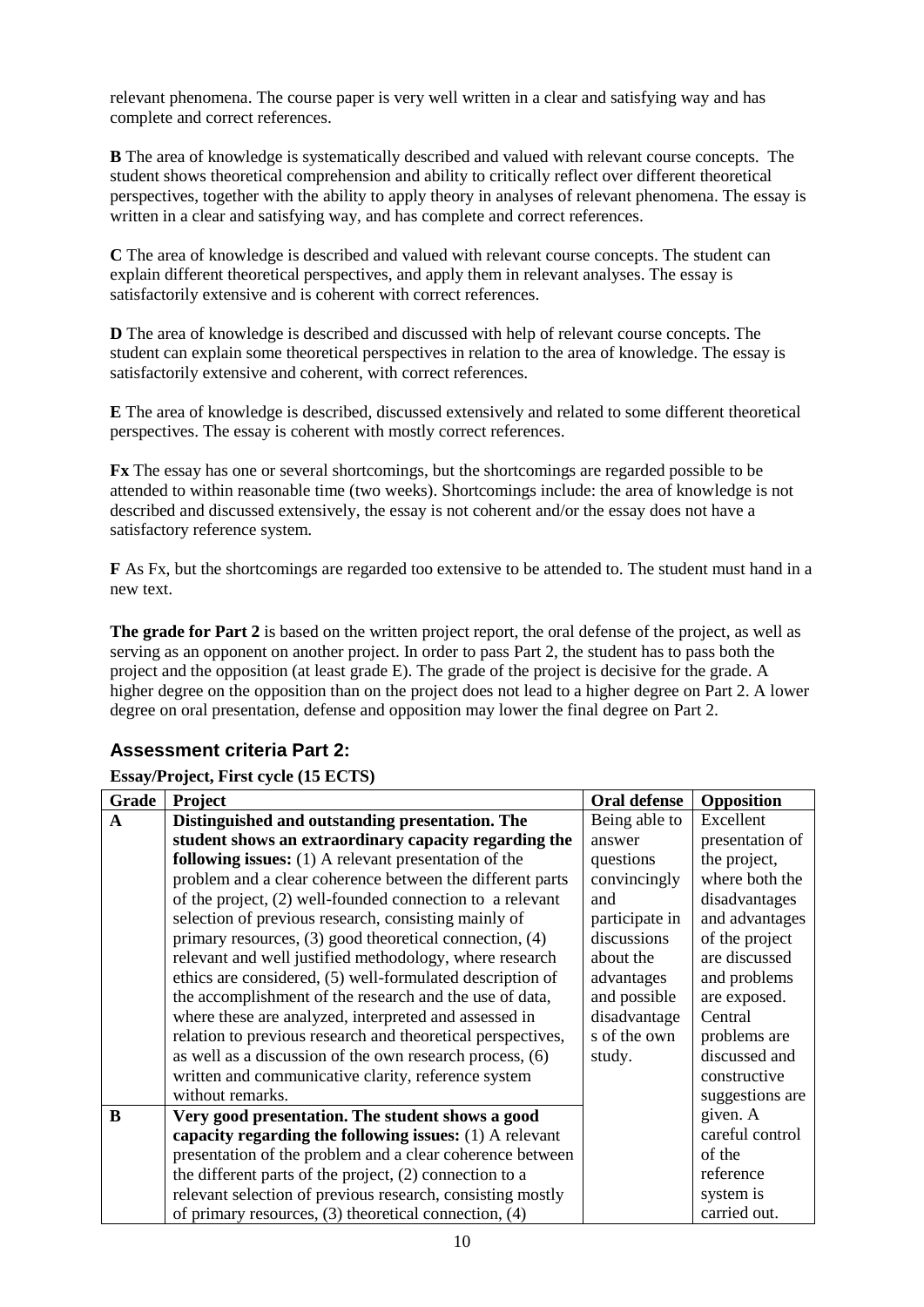|             | relevant and justified methodology, where research ethics      |               |                          |
|-------------|----------------------------------------------------------------|---------------|--------------------------|
|             | are considered, (5) good description of the                    |               |                          |
|             | accomplishment of the research and the use of data, where      |               |                          |
|             | these are analyzed, interpreted and assessed in relation to    |               |                          |
|             | previous research and theoretical perspectives, as well as a   |               |                          |
|             | discussion of the own research process, (6) written and        |               |                          |
|             | communicative clarity, reference system without remarks.       |               |                          |
| $\mathbf C$ | Good presentation. The student shows a good capacity           | Satisfactory  | Satisfactory             |
|             | regarding the following issues: (1) A relevant                 | oral defence  | presentation of          |
|             | presentation of the problem and coherence between the          | regarding the | the project,             |
|             | different parts of the project, $(2)$ connection to a relevant | own project.  | where both the           |
|             | selection of previous research, (3) relevant methodology,      |               | disadvantages            |
|             | where research ethics are considered, (4) satisfactory         |               | and advantages           |
|             | description of the accomplishment of the research and the      |               | of the project           |
|             | use of data, where these are analyzed, interpreted and         |               | are discussed.           |
|             | assessed in relation to previous research, as well as a        |               | Central                  |
|             | discussion of the own research process, (5) written and        |               | problems are             |
|             | communicative clarity, reference system is complete.           |               | discussed and            |
| D           | Satisfactory presentation. The student shows a good            |               | constructive             |
|             |                                                                |               |                          |
|             | capacity regarding most of the following issues: (1) A         |               | suggestions are          |
|             | relevant presentation of the problem and satisfactory          |               | given. The<br>reference  |
|             | coherence between the different parts of the project, (2)      |               |                          |
|             | connection to a relevant selection of previous research, (3)   |               | system is                |
|             | relevant methodology, where research ethics are                |               | controlled.              |
|             | considered, (4) satisfactory description of the                |               |                          |
|             | accomplishment of the research and the use of data, where      |               |                          |
|             | these are analyzed, and interpreted in relation to previous    |               |                          |
|             | research, as well as a discussion of the own research          |               |                          |
|             | process, (5) acceptable language, reference system is          |               |                          |
|             | complete.                                                      |               |                          |
| ${\bf E}$   | The presentation is sufficient regarding the minimal           |               |                          |
|             | standard. The student shows some capacity regarding            |               |                          |
|             | the following issues: $(1)$ A relevant presentation of the     |               |                          |
|             | problem and sufficient coherence between the different         |               |                          |
|             | parts of the project, (2) connection to previous research,     |               |                          |
|             | (3) methodology, where research ethics are considered,         |               |                          |
|             |                                                                |               |                          |
|             |                                                                |               |                          |
|             | (4) sufficient description of the accomplishment of the        |               |                          |
|             | research and the use of data, where these are analyzed,        |               |                          |
|             | and interpreted in relation to previous research, (5)          |               |                          |
|             | acceptable language, reference system is complete.             |               |                          |
| Fx          | The presentation is insufficient regarding the minimal         | Unsatisfacto- | Insufficient             |
|             | standard. The student shows incapability regarding             | ry oral       | presentation of          |
|             | one or several of the following issues, but the                | defense       | the project,             |
|             | shortcomings are regarded to possibly be attended: $(1)$       | regarding the | where obvious            |
|             | A relevant presentation of the problem and sufficient          | own essay.    | disadvantages            |
|             | coherence between the different parts of the project, (2)      |               | and advantages           |
|             | connection to previous research, (3) methodology, where        |               | of the project           |
|             | research ethics are considered, (4) sufficient description of  |               | are not                  |
|             | the accomplishment of the research and the use of data,        |               | discussed.               |
|             | where these are analyzed, and interpreted in relation to       |               | Unsuitable               |
|             | previous research, (5) acceptable language, reference          |               | priority of              |
|             | system is mostly complete.                                     |               | discussion               |
|             |                                                                |               | regarding                |
|             |                                                                |               | central versus           |
|             |                                                                |               | peripheral               |
|             |                                                                |               | issues.<br>The reference |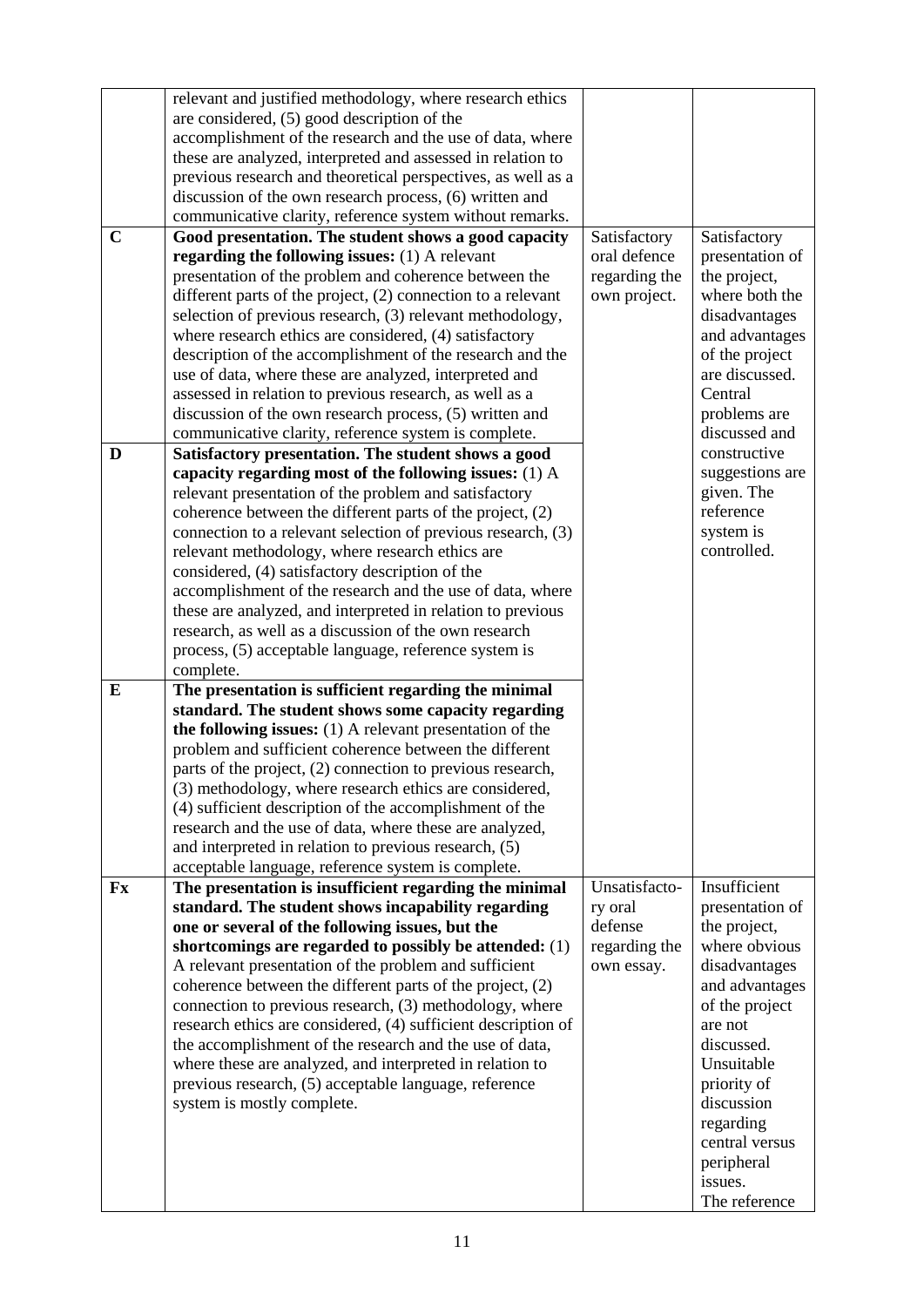|             |                                                          |              | system is not<br>controlled. |
|-------------|----------------------------------------------------------|--------------|------------------------------|
| $\mathbf F$ | The presentation is completely insufficient regarding    | Oral defense | Opposition has               |
|             | the minimal standard. The student shows incapability     | has not been | not been                     |
|             | regarding most of the following issues, and the          | carried out. | carried out.                 |
|             | shortcomings are not possible to be attended: (1) A      |              |                              |
|             | relevant presentation of the problem, (2) connection to  |              |                              |
|             | previous research, methodology, and research ethics, (3) |              |                              |
|             | the accomplishment of the research and the use of data,  |              |                              |
|             | (4) acceptable language, reference system is mostly      |              |                              |
|             | complete.                                                |              |                              |

## **Essay/Project, Second cycle (15 ECTS)**

| <b>Grade</b> | <b>Essay</b>                                                 | <b>Oral defense</b> | Opposition      |
|--------------|--------------------------------------------------------------|---------------------|-----------------|
| A            | Distinguished and outstanding presentation. The              | Being able to       | Excellent       |
|              | student shows an extraordinary capacity regarding the        | answer              | presentation of |
|              | following issues: $(1)$ A relevant presentation of the       | questions           | the essay,      |
|              | problem and a clear coherence between the different parts    | convincingly        | where both the  |
|              | of the essay, (2) well-founded connection to a relevant      | and                 | disadvantages   |
|              | selection of previous research, consisting mainly of         | participate in      | and advantages  |
|              | primary resources, (3) justified theoretical connection, (4) | discussions         | of the essay    |
|              | relevant and well justified methodology, where research      | about the           | are discussed   |
|              | ethics are considered, (5) well-formulated description of    | advantages          | and problems    |
|              | the accomplishment of the research and the use of data,      | and possible        | are exposed.    |
|              | where these are analyzed, interpreted and assessed in        | disadvantage        | Central         |
|              | relation to previous research and theoretical perspectives,  | s of the own        | problems are    |
|              | as well as a discussion of the own research process, (6)     | study.              | discussed and   |
|              | written and communicative clarity, reference system          |                     | constructive    |
|              | without remarks.                                             |                     | suggestions are |
| B            | Very good presentation. The student shows a good             |                     | given. A        |
|              | capacity regarding the following issues: $(1)$ A relevant    |                     | careful control |
|              | presentation of the problem and a clear coherence between    |                     | of the          |
|              | the different parts of the essay, (2) connection to a        |                     | reference       |
|              | relevant selection of previous research, consisting mostly   |                     | system is       |
|              | of primary resources, (3) theoretical connection, (4)        |                     | carried out.    |
|              | relevant and justified methodology, where research ethics    |                     |                 |
|              | are considered, (5) good description of the                  |                     |                 |
|              | accomplishment of the research and the use of data, where    |                     |                 |
|              | these are analyzed, interpreted and assessed in relation to  |                     |                 |
|              | previous research and theoretical perspectives, as well as a |                     |                 |
|              | discussion of the own research process, (6) written and      |                     |                 |
|              | communicative clarity, reference system without remarks.     |                     |                 |
| $\mathbf C$  | Good presentation. The student shows a good capacity         | Satisfactory        | Satisfactory    |
|              | regarding the following issues: (1) A relevant               | answering           | presentation of |
|              | presentation of the problem and coherence between the        | questions           | the essay,      |
|              | different parts of the essay, (2) connection to a relevant   | regarding the       | where both the  |
|              | selection of previous research, (3) theoretical connection,  | own essay.          | disadvantages   |
|              | (4) relevant methodology, where research ethics are          |                     | and advantages  |
|              | considered, (5) satisfactory description of the              |                     | of the essay    |
|              | accomplishment of the research and the use of data, where    |                     | are discussed.  |
|              | these are analyzed, interpreted and assessed in relation to  |                     | Central         |
|              | previous research and theoretical perspectives, as well as a |                     | problems are    |
|              | discussion of the own research process, (6) written and      |                     | discussed and   |
|              | communicative clarity, reference system is complete.         |                     | constructive    |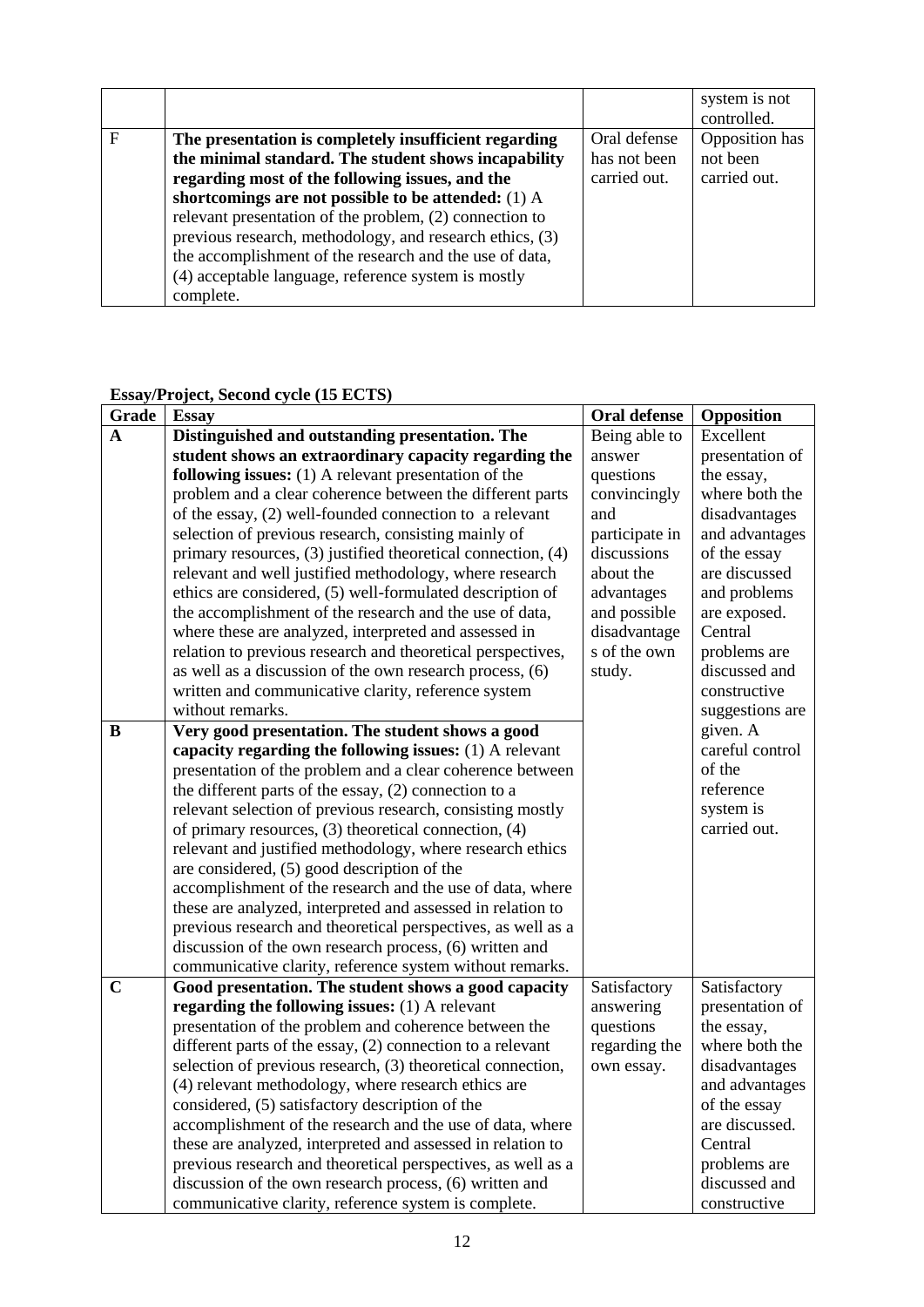| D            | Satisfactory presentation. The student shows a good<br>capacity regarding most of the following issues: $(1)$ A         |               | suggestions are<br>given. The |
|--------------|-------------------------------------------------------------------------------------------------------------------------|---------------|-------------------------------|
|              | relevant presentation of the problem and satisfactory                                                                   |               | reference                     |
|              | coherence between the different parts of the essay, (2)                                                                 |               | system is                     |
|              | connection to a relevant selection of previous research, (3)<br>theoretical connection, (4) relevant methodology, where |               | controlled.                   |
|              | research ethics are considered, (5) satisfactory description                                                            |               |                               |
|              | of the accomplishment of the research and the use of data,                                                              |               |                               |
|              | where these are analyzed, and interpreted in relation to                                                                |               |                               |
|              | previous research and theoretical perspectives, as well as a                                                            |               |                               |
|              | discussion of the own research process, (6) acceptable                                                                  |               |                               |
|              | language, reference system is complete.                                                                                 |               |                               |
| ${\bf E}$    | The presentation is sufficient regarding the minimal                                                                    |               |                               |
|              | standard. The student shows some capacity regarding                                                                     |               |                               |
|              | the following issues: $(1)$ A relevant presentation of the                                                              |               |                               |
|              | problem and sufficient coherence between the different                                                                  |               |                               |
|              | parts of the essay, $(2)$ connection to previous research, $(3)$                                                        |               |                               |
|              | theoretical connection, (4) methodology, where research                                                                 |               |                               |
|              | ethics are considered, (5) sufficient description of the                                                                |               |                               |
|              | accomplishment of the research and the use of data, where                                                               |               |                               |
|              | these are analyzed, and interpreted in relation to previous                                                             |               |                               |
|              | research and theoretical perspectives, (6) acceptable                                                                   |               |                               |
| Fx           | language, reference system is complete.<br>The presentation is insufficient regarding the minimal                       | Unsatisfactor | Insufficient                  |
|              | standard. The student shows incapability regarding                                                                      | y answering   | presentation of               |
|              | one or several of the following issues, but the                                                                         | questions     | the essay,                    |
|              | shortcomings are regarded to possibly be attended: (1)                                                                  | regarding the | where obvious                 |
|              | A relevant presentation of the problem and sufficient                                                                   | own essay.    | disadvantages                 |
|              | coherence between the different parts of the essay, (2)                                                                 |               | and advantages                |
|              | connection to previous research, (3) theoretical                                                                        |               | of the essay                  |
|              | connection, (4) methodology, where research ethics are                                                                  |               | are not                       |
|              | considered, (5) sufficient description of the                                                                           |               | discussed.                    |
|              | accomplishment of the research and the use of data, where                                                               |               | Unsuitable                    |
|              | these are analyzed, and interpreted in relation to previous                                                             |               | priority of                   |
|              | research and theoretical perspectives, (6) acceptable                                                                   |               | discussion                    |
|              | language, reference system is mostly complete.                                                                          |               | regarding                     |
|              |                                                                                                                         |               | central versus<br>peripheral  |
|              |                                                                                                                         |               | issues.                       |
|              |                                                                                                                         |               | The reference                 |
|              |                                                                                                                         |               | system is not                 |
|              |                                                                                                                         |               | controlled.                   |
| $\mathbf{F}$ | The presentation is completely insufficient regarding                                                                   | Oral defense  | Opposition has                |
|              | the minimal standard. The student shows incapability                                                                    | has not been  | not been                      |
|              | regarding most of the following issues, and the                                                                         | carried out.  | carried out.                  |
|              | shortcomings are not possible to be attended: (1) A                                                                     |               |                               |
|              | relevant presentation of the problem, (2) connection to                                                                 |               |                               |
|              |                                                                                                                         |               |                               |
|              | previous research, theoretical perspectives, methodology,                                                               |               |                               |
|              | and research ethics, (3) the accomplishment of the                                                                      |               |                               |
|              | research and the use of data, (4) acceptable language,<br>reference system is mostly complete.                          |               |                               |

## Evaluation

Students are invited to participate in discussions about the course and are free to bring up suggestions for changes during the course. An on-line evaluation form will be distributed to all students at the end of the course.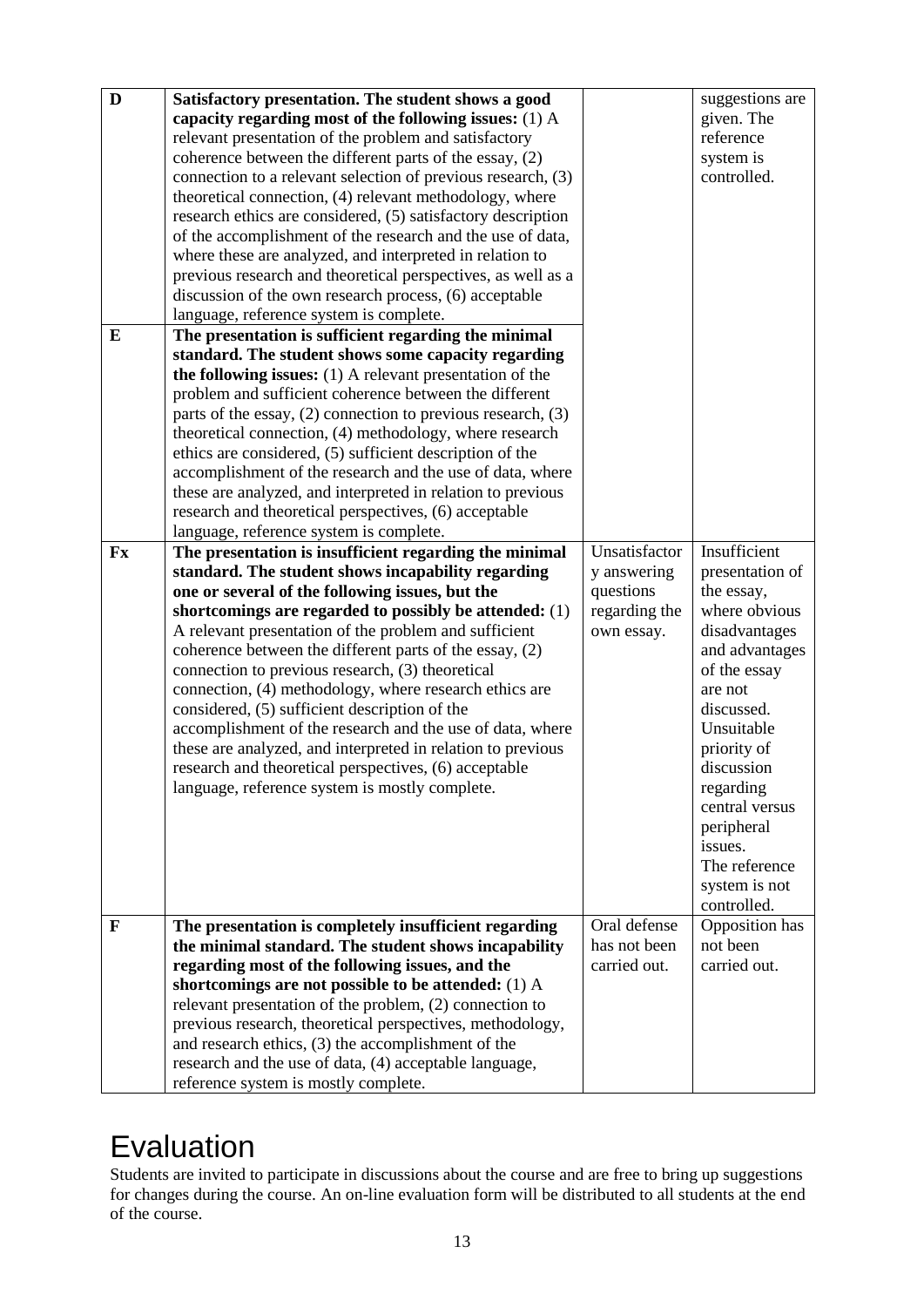## Additional information

Other important information about being a student at Stockholm can be found at the following web site:<http://www.su.se/english>

## Course Literature

- Brundtland, G. H. (1987). *Our Common Future: The World Commission on Environment and development.*Oxford: Oxford University press. [URL] <http://www.un-documents.net/wced-ocf.htm>
- Bryman, Alan (2004) *Social research methods* (2<sup>nd</sup> ed.). Oxford: Oxford University Press. (Chapters 1-5 and 27).
- Buckingham, David (2003). New media? New Childhoods. In Mary Jane Kehily (ed.) *An Intoduction to Childhood Studies*. Maidenhead: McGraw-Hill. (provided)
- Bunar, N. (2010). Choosing for quality or inequality: current perspectives on the implementation of school choice policy in Sweden. *Journal of Education Policy,* 25(1), 1-18*.* (provided)
- Engdahl, I. & Sandqvist, K. (2009) *Writing a Thesis: A Guide for Scientific Reports.* Stockholm: Stockholm University.
- Englundh, E. (2008). *Folkrätt för barn som pedagogiskt åtagande: Statligt ansvar - regionalt lärande?*  [International Law on Children as an Educational Commitment: National obligation - regional learning?]. Department of Education, Stockholm University. (diss nr 143). ISSN 1104-1625. (Summary in English, provided).
- Fass, Paula S. (2003). Children and globalization. *Journal of Social History* 36(4):963–977. [URL] [http://muse.jhu.edu/journals/journal\\_of\\_social\\_history/v036/36.4fass.html](http://muse.jhu.edu/journals/journal_of_social_history/v036/36.4fass.html)
- *The Gothenburg Recommendations on Education for Sustainable Development* (2008). <http://www.chalmers.se/gmv/EN/about-gmv/publications>
- UN. (1989). *The UN Convention on the Rights of the Child*. New York: United Nations. <http://www2.ohchr.org/english/law/crc.htm>
- UNESCO. *EFA Global Monitoring Report.* (Optional annual report) [URL] <http://www.unesco.org/en/education/efareport/reports/>
- UNICEF. *The State of the World's Children.* (Optional annual report ) [URL[\] http://www.unicef.org/publications/index.html](http://www.unicef.org/publications/index.html)
- Woodhead, M. & Montgomery, H. Eds. (2003). *Understanding Childhood: An interdisciplinary approach.* John Wiley & Sons: Chichester; The Open University; Milton Keynes.
- Wyness, M (2006). *Childhood and society. A Introduction to the Sociology of Childhood.* New York:Palgrave MacMillan.

More articles will be handed out during the course.

Additional literature based on the topic for Part 2 and on research methodology will be chosen together with the supervisor.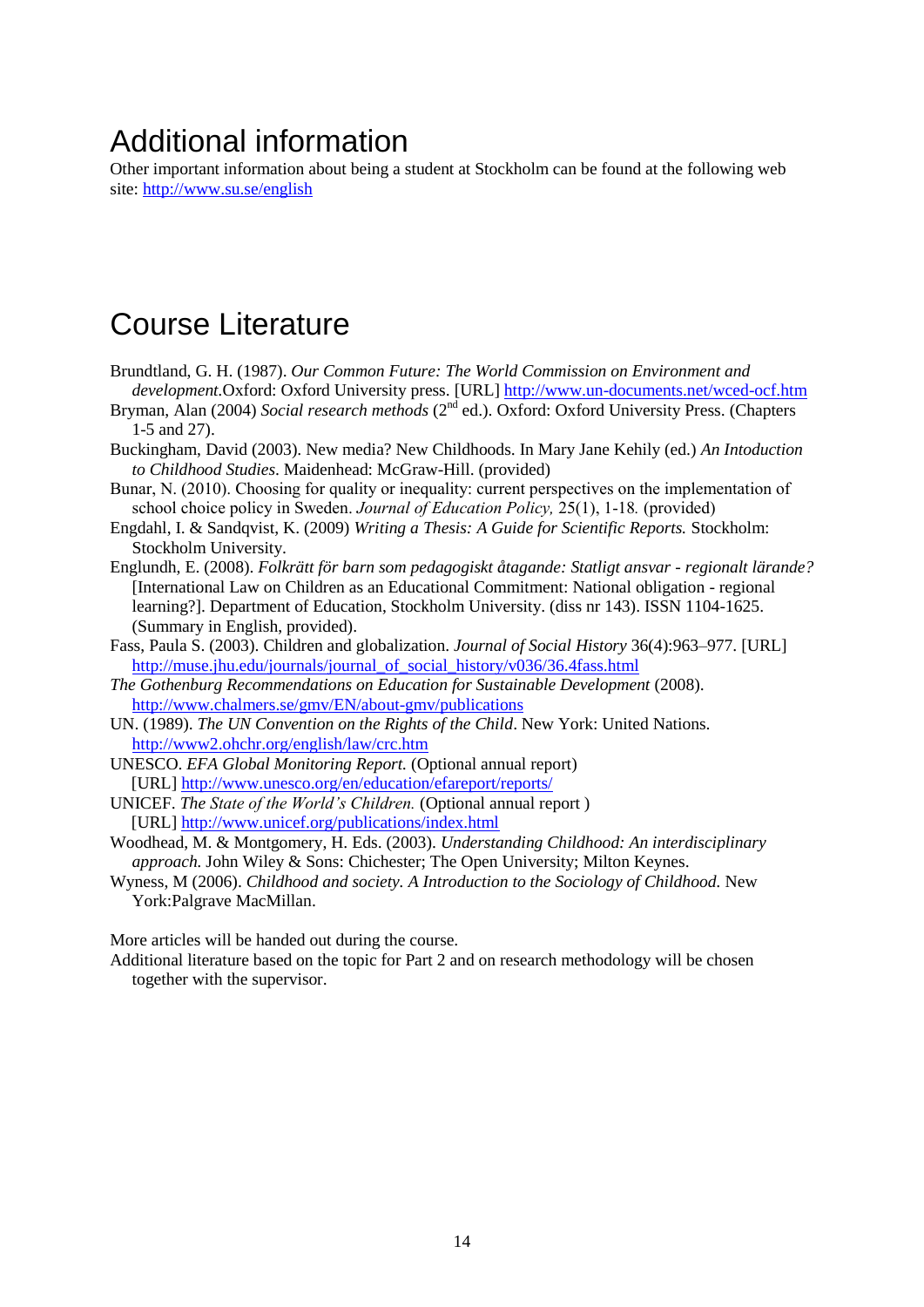## **Department of Child and Youth Studies**

SE- 106 91 Stockholm Room 310 [www.buv.su.se](http://www.buv.su.se/)

Stockholm University Visiting address Ph. +46-8-1207 6205 Fax. +46-8-1207 6200 Dep of Child and Youth Studies Frescati hagväg 24 e-post: [ingrid.engdahl@buv.su.se](mailto:ingrid.engdahl@buv.su.se)

## **First outline for the essay/project paper. Appendix 1. Name, phone, e-mail address:**

**Working together with**

**Preliminary topic:**

**Background:** (why is this topic interesting?)

**Aim, Research questions:** (what do I want to find out?)